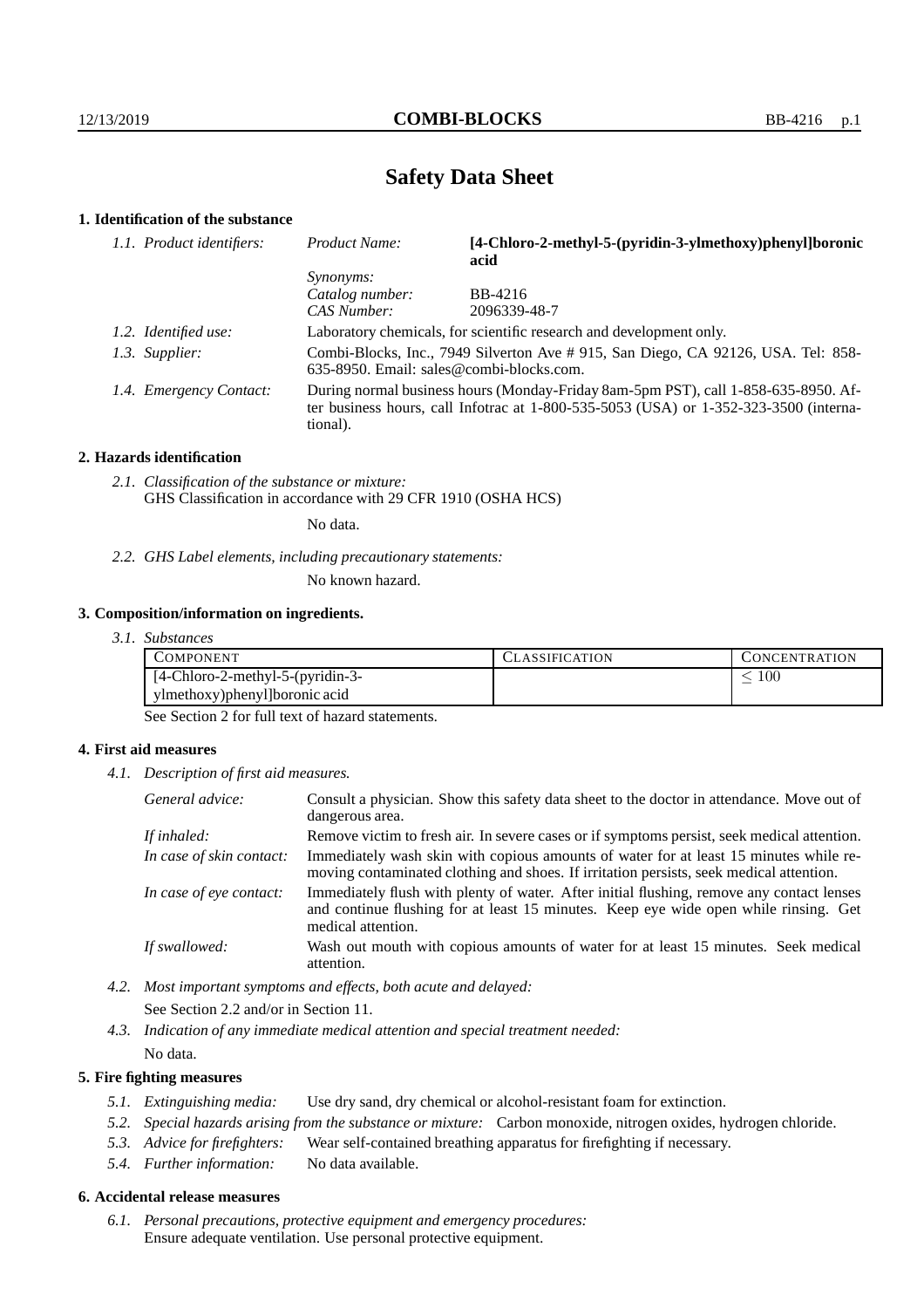|                                   | 6.2. Environmental precautions:                                                                                                                                                                                                                                     |                                                                                                                                                                                        |  |  |
|-----------------------------------|---------------------------------------------------------------------------------------------------------------------------------------------------------------------------------------------------------------------------------------------------------------------|----------------------------------------------------------------------------------------------------------------------------------------------------------------------------------------|--|--|
|                                   | Should not be released into the environment. See Section 12 for additional ecological information.                                                                                                                                                                  |                                                                                                                                                                                        |  |  |
|                                   | 6.3. Methods and materials for containment and cleaning up:                                                                                                                                                                                                         |                                                                                                                                                                                        |  |  |
|                                   | Sweep up or vacuum up spillage and collect in suitable container for disposal.                                                                                                                                                                                      |                                                                                                                                                                                        |  |  |
| 6.4. Reference to other sections: |                                                                                                                                                                                                                                                                     |                                                                                                                                                                                        |  |  |
|                                   |                                                                                                                                                                                                                                                                     | Refer to protective measures listed in Sections 8 and 13.                                                                                                                              |  |  |
|                                   | 7. Handling and storage                                                                                                                                                                                                                                             |                                                                                                                                                                                        |  |  |
|                                   | 7.1. Precautions for safe handling: Avoid contact with skin and eyes. Avoid inhalation of vapour or mist. Keep away<br>from sources of ignition - No smoking. Take measures to prevent the build up of electro-<br>static charge. For precautions see section 2.2.  |                                                                                                                                                                                        |  |  |
|                                   | 7.2. Conditions for safe storage, including any incompatibilities: Store under $-20^{\circ}$ C. Keep container tightly closed in<br>a dry and well-ventilated place. Containers which are opened must be carefully resealed<br>and kept upright to prevent leakage. |                                                                                                                                                                                        |  |  |
|                                   | 7.3. Specific end use(s):                                                                                                                                                                                                                                           | Laboratory chemicals, for scientific research and development only.                                                                                                                    |  |  |
|                                   | 8. Exposure Controls / Personal protection                                                                                                                                                                                                                          |                                                                                                                                                                                        |  |  |
|                                   | 8.1. Control parameters:                                                                                                                                                                                                                                            |                                                                                                                                                                                        |  |  |
|                                   | Components with workplace control parameters: Contains no substances with occupational exposure limit values.                                                                                                                                                       |                                                                                                                                                                                        |  |  |
|                                   | 8.2. Exposure controls:                                                                                                                                                                                                                                             |                                                                                                                                                                                        |  |  |
|                                   |                                                                                                                                                                                                                                                                     | Appropriate engineering controls: Ensure that eyewash stations and safety showers are close to the workstation<br>location. Ensure adequate ventilation, especially in confined areas. |  |  |
|                                   | Personal protective equipment:                                                                                                                                                                                                                                      |                                                                                                                                                                                        |  |  |
|                                   | Eye/face protection:                                                                                                                                                                                                                                                | Wear appropriate protective eyeglasses or chemical safety goggles as described by OSHA's<br>eye and face protection regulations in 29 CFR 1910.133 or European Standard EN166.         |  |  |
|                                   | Skin protection:                                                                                                                                                                                                                                                    | Handle with gloves. Gloves must be inspected prior to use. Use proper glove removal<br>technique (without touching glove's outer surface) to avoid skin contact with this product.     |  |  |

| Eye/face protection:                                                                                                                                                                                                                                                            | Wear appropriate protective eyeglasses or chemical safety goggles as described by OSHA's<br>eye and face protection regulations in 29 CFR 1910.133 or European Standard EN166.                                                                                                                                         |  |
|---------------------------------------------------------------------------------------------------------------------------------------------------------------------------------------------------------------------------------------------------------------------------------|------------------------------------------------------------------------------------------------------------------------------------------------------------------------------------------------------------------------------------------------------------------------------------------------------------------------|--|
| Skin protection:                                                                                                                                                                                                                                                                | Handle with gloves. Gloves must be inspected prior to use. Use proper glove removal<br>technique (without touching glove's outer surface) to avoid skin contact with this product.<br>Dispose of contaminated gloves after use in accordance with applicable laws and good<br>laboratory practices. Wash and dry hands |  |
| Complete suit protecting against chemicals, Flame retardant antistatic protective clothing.,<br><b>Body Protection:</b><br>The type of protective equipment must be selected according to the concentration and<br>amount of the dangerous substance at the specific workplace. |                                                                                                                                                                                                                                                                                                                        |  |
| Respiratory protection:                                                                                                                                                                                                                                                         |                                                                                                                                                                                                                                                                                                                        |  |
| Control of environmental exposure:                                                                                                                                                                                                                                              | Prevent further leakage or spillage if safe to do so. Do not let product enter<br>drains.                                                                                                                                                                                                                              |  |

# **9. Physical and chemical properties**

*9.1. Information on basic physical and chemical properties*

| (a)     | Appearance:                                   | Solid    |
|---------|-----------------------------------------------|----------|
| (b)     | Odour:                                        | No data  |
| (c)     | Odour Threshold:                              | No data  |
| (d)     | pH:                                           | No data  |
| (e)     | Melting point/freezing point:                 | No date. |
| (f)     | Initial boiling point and boiling range:      | No data  |
| (g)     | Flash point:                                  | No data  |
| (h)     | Evaporatoin rate:                             | No data  |
| (i)     | Flammability (solid, gas):                    | No data  |
| (j)     | Upper/lower flammability or explosive limits: | No data  |
| (k)     | Vapour pressure:                              | No data  |
| (1)     | Vapour density:                               | No data  |
| (m)     | Relative density:                             | No data  |
| (n)     | Water solubility:                             | No data  |
| $\circ$ | Partition coefficient: n-octanol/water:       | No data  |
| (p)     | Auto-ignition:                                | No data  |
| (q)     | Decomposition temperature:                    | No data  |
| (r)     | Viscosity:                                    | No data  |
| (s)     | Explosive properties:                         | No data  |
| (t)     | Oxidizing properties:                         | No data  |
|         |                                               |          |